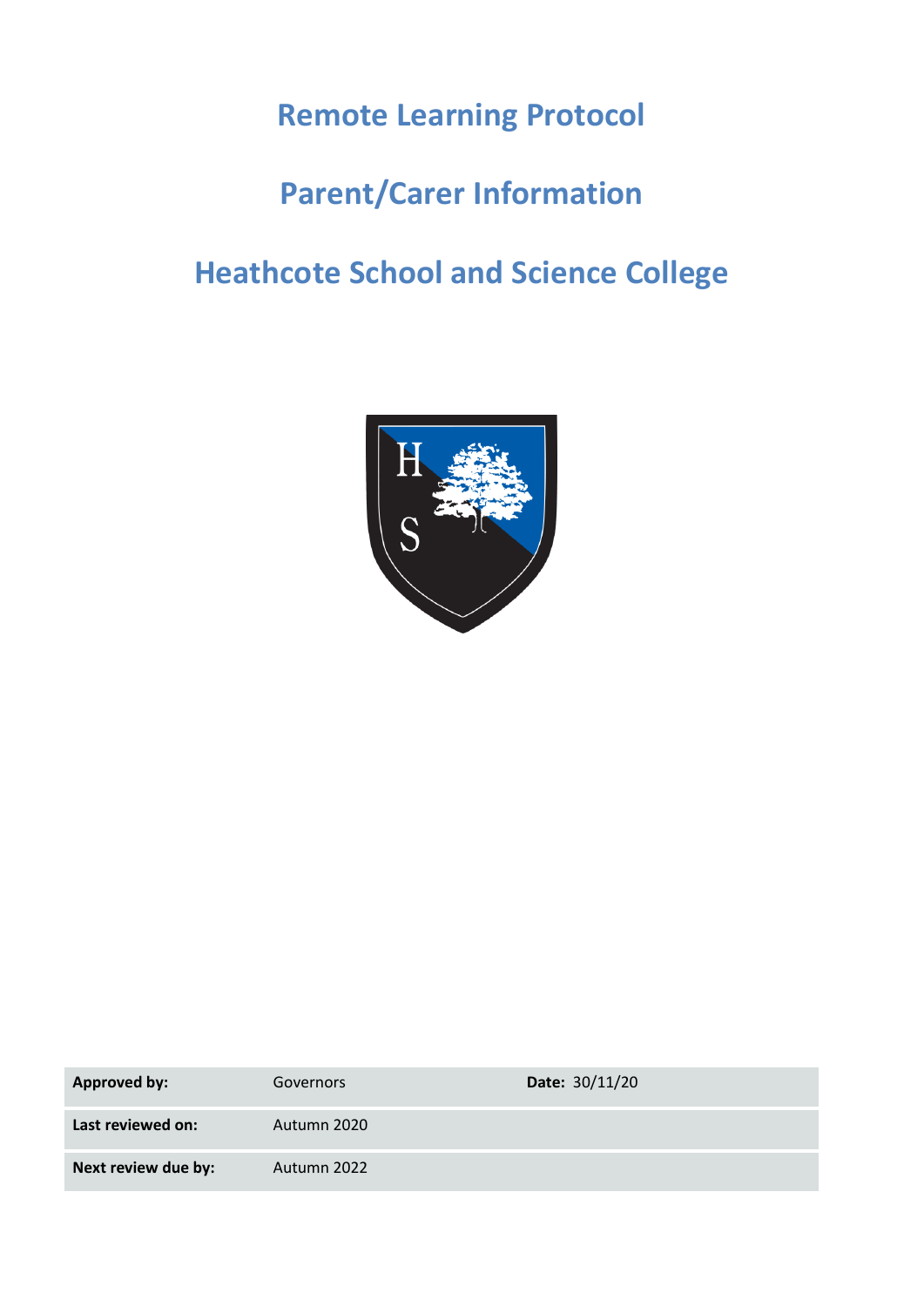## **Remote Learning Protocol**

### **Remote learning protocol is subject to change and amendments due to the varying nature of Covid conditions and regulations**

#### Heathcote School is a Google Classroom school.

Regardless of isolation or absence it is the expectation that all learning resources are clearly labelled and located on Google Classroom. It is each staff members personal responsibility for ensuring their Google Classroom is well presented, clearly labelled and fully up to date with resources and materials. This will also support pupil/parent access in the event of remote learning and will continue to support and be the mechanism for home learning and its communication.

### **Definition of Remote Learning**

Remote learning is the process of teaching and learning performed at a distance. Rather than having pupils and teachers coming together in person, remote learning means that pupils are distanced from their teacher and their peers. Effective remote learning attempts to provide an experience as close to the classroom environment as possible, when the pupil and teacher are in two different places. Technically, no technology is required for remote learning to take place, nor does remote learning have to take place online.

### **Provision of Remote Education (England) - Temporary Continuity Direction**

The Provision of Remote Education (England) - Temporary Continuity Direction came into effect on 22 October 2020 and places a legal duty on schools in England to provide remote education for statutory school-aged children who are unable to attend school due to coronavirus. This includes where:

- a class, group of pupils or individual pupils need to self-isolate, or
- there are local or national restrictions requiring pupils to stay at home.

Schools must ensure that access to remote education is in place as soon as either of the above situations occurs.

Remote education must be provided to pupils who are of compulsory school age and pupils who are below compulsory school age but who would usually be taught in a class with compulsory school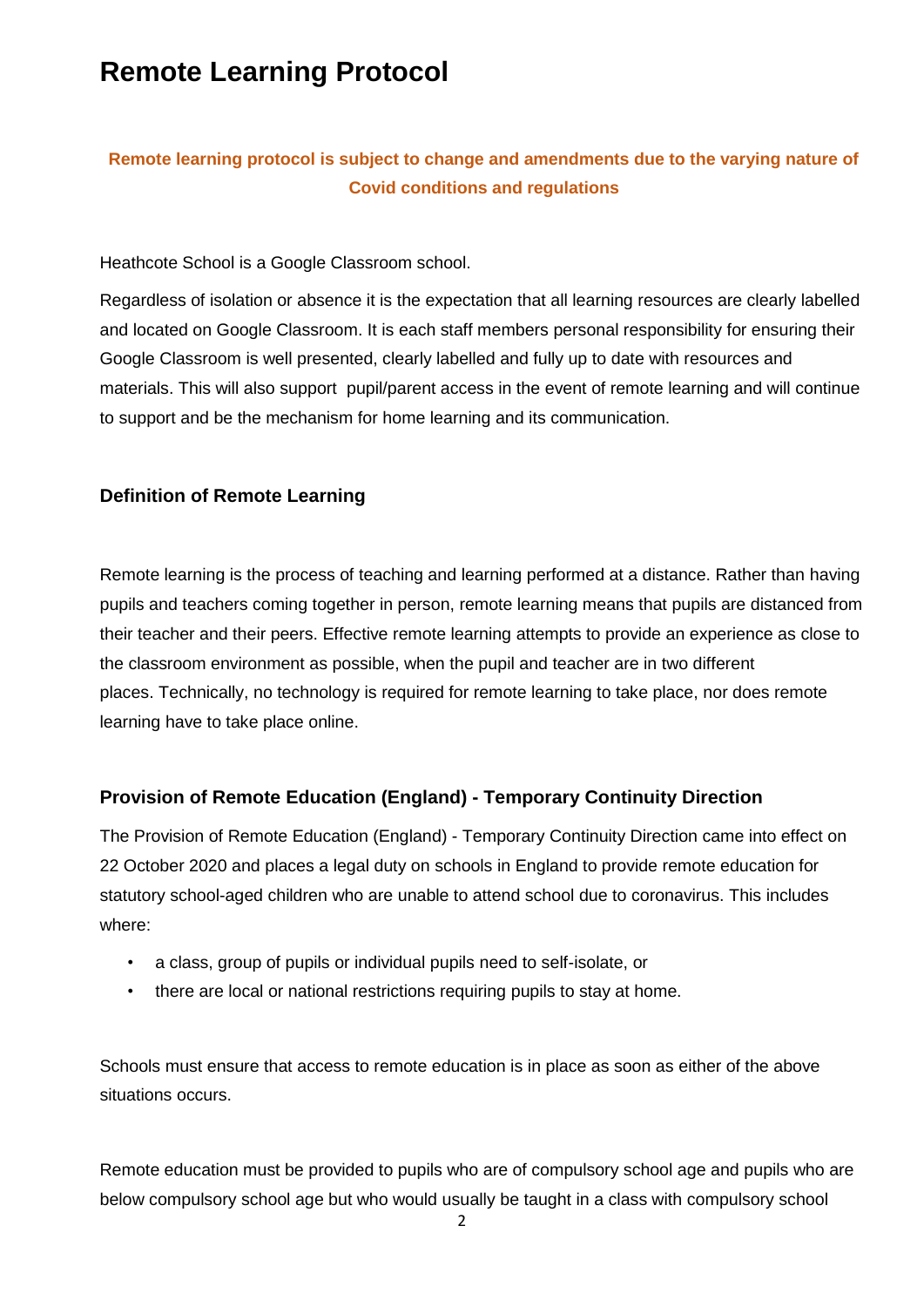aged children (most commonly in a reception class). This direction does not apply to post 16 education - further education (FE) colleges, sixth form colleges, school sixth forms or 16-19 Academies.

#### The DfE Guidance states:

*'In the event that a pupil cannot attend class as a result of the coronavirus outbreak, ministers have made it clear that schools are required to ensure that they have "immediate" access to remote learning. According to the government guidance on opening schools, last updated on 1 October, where a pupil is unable to attend school because they are complying with clinical or public health advice, "we expect schools to be able to immediately offer them access to remote education". On 30 September, the government used temporary continuity direction powers which will place an obligation on schools to provide swift access to remote education if pupils can't make it into school because of the pandemic. These powers came into effect on 22 October, and the DfE says.* 

- *This provision should start from the first full school day a child has to remain at home.*
- *Schools may consider different forms of remote education such as printed resources or textbooks, supplemented with other forms of communication to keep pupils on track or answer questions about work.*
- *Neither the direction nor the expectations set out in guidance require the live-streaming of lessons.*
- *If some pupils do not have access to devices, schools can distribute school-owned laptops accompanied by a user agreement or contract. They can also remind pupils that access is also possible through large-screen smartphones. Additionally, textbooks can be used at home to provide a structure to learning, supplemented with other forms of communication to keep pupils on track or answer questions about work.*
- When teaching pupils remotely, the DfE expects schools to plan a programme that is of *equivalent length to the core teaching pupils would receive in school, ideally including daily contact with teachers.*
- *The requirement for schools to use their best endeavours to secure the special educational provision called for by the pupil's special educational needs remains in place. Schools should work collaboratively with families, putting in place reasonable adjustments as necessary, so that pupils with SEND can successfully access remote education alongside their peers.*

*Schools will be signposted to the remote education support package and encouraged to access these resources. Regional schools' commissioners (RSCs) can also take supportive measures to help schools in their region with remote education.*

3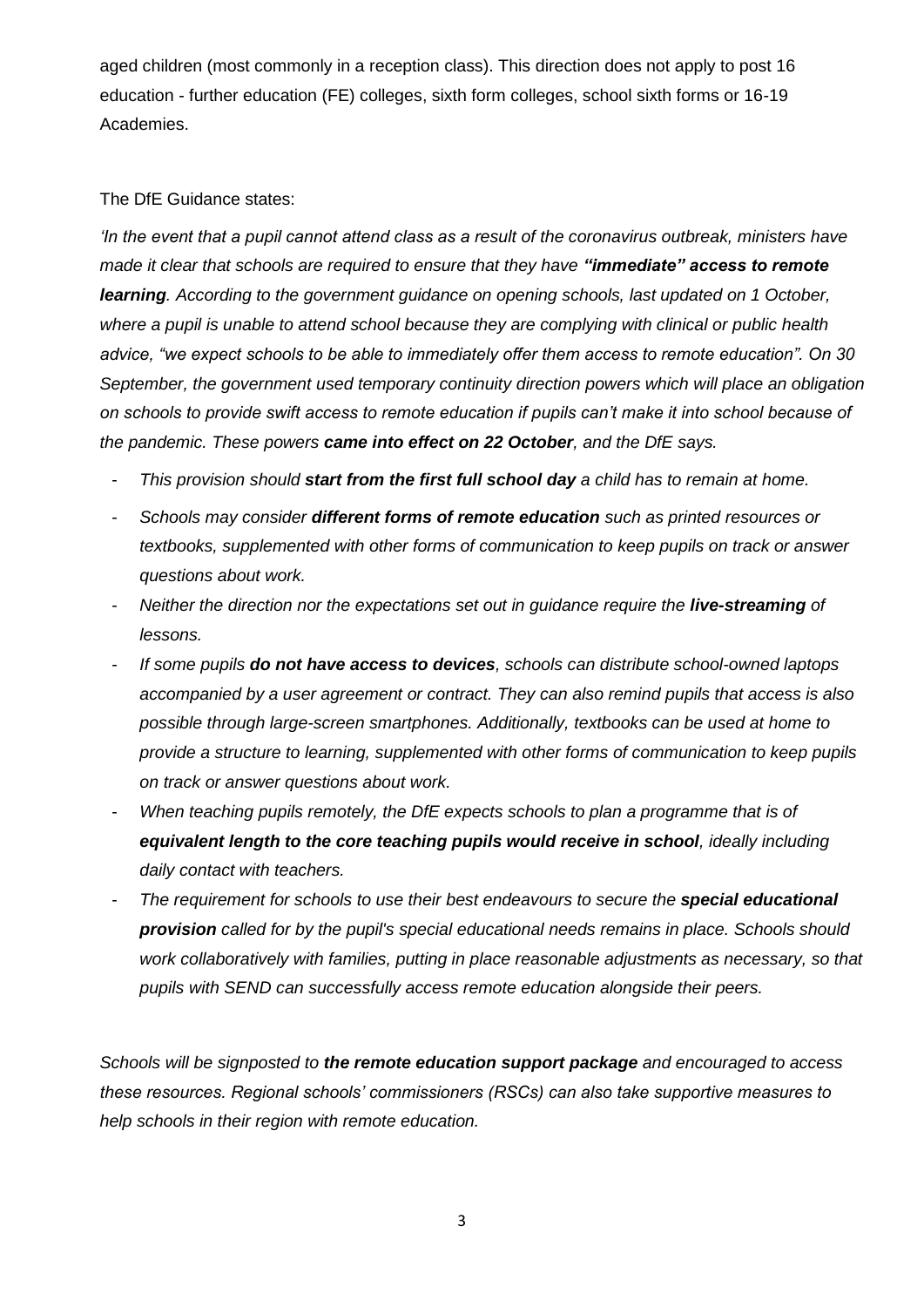### **Individual Pupil Absence during in School Provision**

Should an individual pupil require a period of absence the following protocol is required to take place:

| <b>Event</b>                                                                                                                                                                                          | <b>Action</b>                                                                                                                                                                                                                                                                                                                                                                                                                                    | <b>Responsible</b>                    | <b>Monitored</b><br><b>By</b>                             | <b>Suggested Actions</b>                                                                                                                                                     |
|-------------------------------------------------------------------------------------------------------------------------------------------------------------------------------------------------------|--------------------------------------------------------------------------------------------------------------------------------------------------------------------------------------------------------------------------------------------------------------------------------------------------------------------------------------------------------------------------------------------------------------------------------------------------|---------------------------------------|-----------------------------------------------------------|------------------------------------------------------------------------------------------------------------------------------------------------------------------------------|
| Attendance team<br>to highlight absent<br>pupil on SIMS<br>using the 'X' code<br>for Covid-related<br>absence.<br>Pupil will appear<br>with 'X' Code and<br>should not<br>physically be in<br>lesson. | <b>Teachers to check SIMs</b><br>٠<br>register for 'X' Codes<br>Teachers are to provide<br>٠<br>all resources online via<br>Google Classroom.<br>This should include<br>٠<br>specific reference to<br>activities that would<br>need to be completed at<br>home (and if required<br>submitted).<br>Where possible, if it is<br>٠<br>appropriate for a lesson<br>can be accessed, this<br>will be via a live Google<br>Meet with the link visible. | <b>Class</b><br>Teacher               | Department<br>Leader<br>(DL)/ Key<br>Stage post<br>holder |                                                                                                                                                                              |
| Pupil to access<br>Google Classroom<br>and, if required,<br>submit any work<br>via this platform as<br>requested                                                                                      | Teacher to<br>×,<br>acknowledge, through<br>appropriate levels of<br>feedback, receipt of work<br>within 48 hours<br>Different forms of<br>٠<br>feedback can be<br>provided based on<br>Google Classroom<br>features but it is the<br>expectation that at least<br>one piece of work has<br>detailed written feedback<br>during the course of the<br>pupil absence.                                                                              | <b>Class</b><br>Teacher               | DL/Key<br>Stage post<br>holder                            | Use Mote to leave a<br>quick thank you<br>comment<br>Use the Google<br>Feedback bank for<br>quick replies                                                                    |
| Pupil fails to<br>engage with work                                                                                                                                                                    | Class teacher to contact<br>$\blacksquare$<br>home                                                                                                                                                                                                                                                                                                                                                                                               | <b>Class</b><br>Teacher               | DL/Key<br>Stage post<br>holder                            | Make a phone call<br>home<br>Send an email home<br>using a standard<br>department template<br>If you cannot make<br>contact try again next<br>lesson before raising<br>to DL |
| Pupil fails to<br>submit work on<br>more than one<br>occasion in same<br>subject                                                                                                                      | DL/Key Stage post<br>٠<br>holder informs Year<br>Leader (YL)<br>DL to contact home<br>٠                                                                                                                                                                                                                                                                                                                                                          | DL/ Key<br>Stage post<br>holder<br>DL | SLT/ Quality<br><b>of</b><br>Education<br>(QoE) Team      | Inform your DL<br>through Line<br>Management or<br>Department meeting                                                                                                        |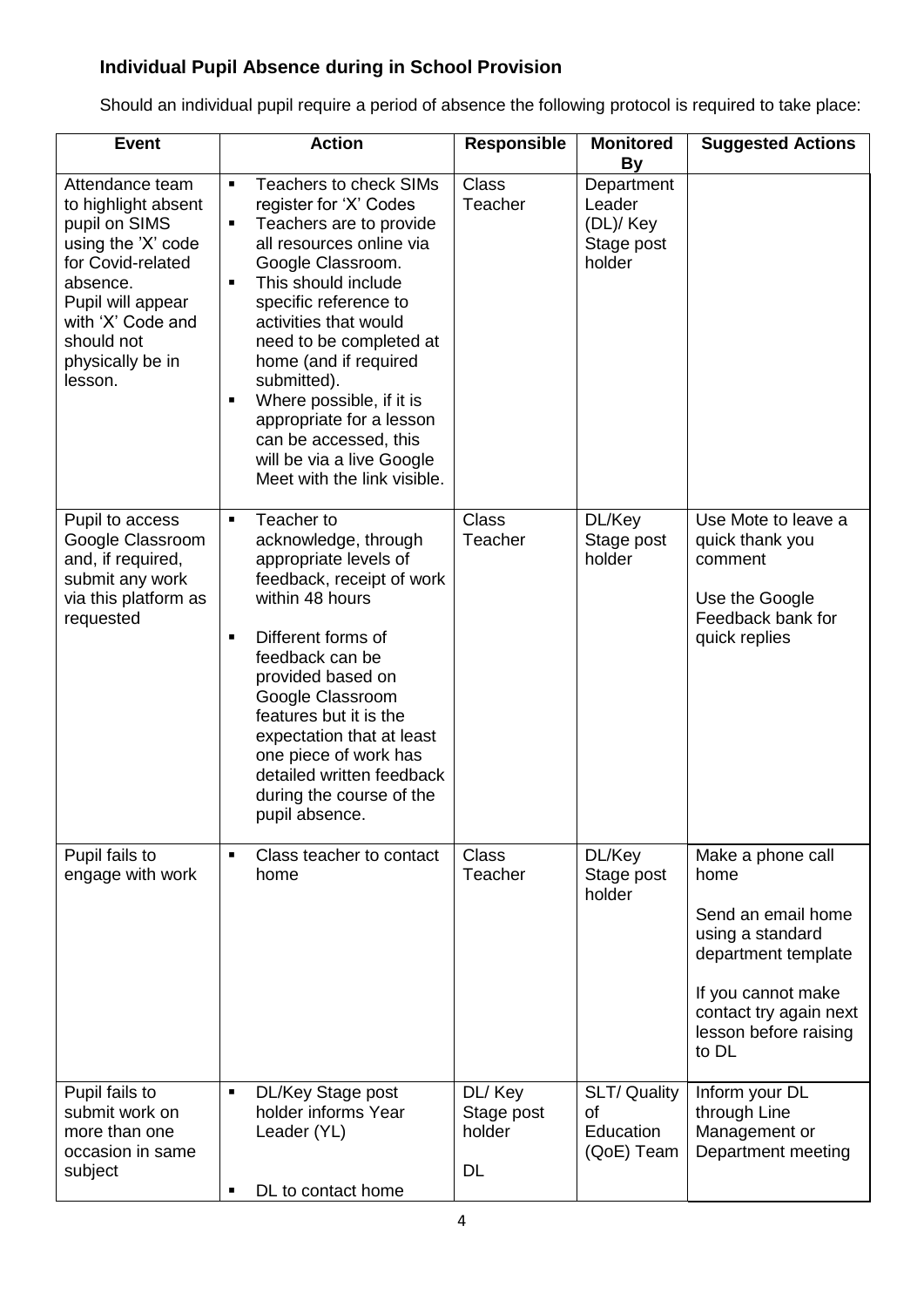|                                                   |                                                                   |           | SLT/QofE<br>Team | Call home and if you<br>cannot make contact<br>follow up with an<br>email                                          |
|---------------------------------------------------|-------------------------------------------------------------------|-----------|------------------|--------------------------------------------------------------------------------------------------------------------|
|                                                   |                                                                   |           |                  | If you cannot make<br>contact try again next<br>lesson and then let<br>the YL know the<br>action you have<br>taken |
| Pupil fails to<br>submit work on<br>more than one | DLs email YL who<br>٠<br>collates overview<br>YL phones to inform | <b>DL</b> | SLT/QofE<br>Team | Make a phone call<br>home                                                                                          |
| occasion in more<br>than one subject              | parents                                                           | YL        | SLT/QofE<br>Team | If you cannot make<br>contact try again the<br>following day                                                       |
|                                                   |                                                                   |           |                  | If no contact speak to<br>DSL regarding a<br>home visit                                                            |

### **Class / Bubble Absence or Lockdown and School Closure**

Should an entire class/bubble have a period of absence the following protocol is required to take place:

| <b>Event</b>                            | <b>Action</b>  |                           | <b>Responsible</b>   | <b>Monitored</b> | <b>Suggested</b>  |
|-----------------------------------------|----------------|---------------------------|----------------------|------------------|-------------------|
|                                         |                |                           |                      | <b>By</b>        | <b>Actions</b>    |
| Year Leader (YL)                        | $\blacksquare$ | Teachers are to provide   | <b>Class Teacher</b> | Department       |                   |
| to then inform all<br>teaching staff of |                | all resources online via  |                      | Leader (DL)/     |                   |
| the year group                          |                | Google Classroom.         |                      | <b>Key Stage</b> |                   |
| and of period of<br>absence.            | $\blacksquare$ | This should include       |                      | post holder      |                   |
| All pupils with 'X'                     |                | specific reference to     |                      |                  |                   |
| code                                    |                | activities that would     |                      |                  |                   |
|                                         |                | need to be completed at   |                      |                  |                   |
|                                         |                | home (and if required     |                      |                  |                   |
|                                         |                | submitted).               |                      |                  |                   |
|                                         |                |                           |                      |                  |                   |
| Timetabled                              | $\blacksquare$ | Teachers will teach their | Class Teacher        | DL/Key           | Use Mote to       |
| lesson time                             |                | timetabled lesson         |                      | Stage post       | leave a quick     |
|                                         |                | live and pupils access    |                      | holder           | thank you         |
|                                         |                | as per timetable.         |                      |                  | comment           |
|                                         | ٠              | Cameras can be on as      |                      |                  |                   |
|                                         |                | teachers will be in       |                      |                  | Use the Google    |
|                                         |                | classroom locations.      |                      |                  | Feedback bank     |
|                                         |                |                           |                      |                  | for quick replies |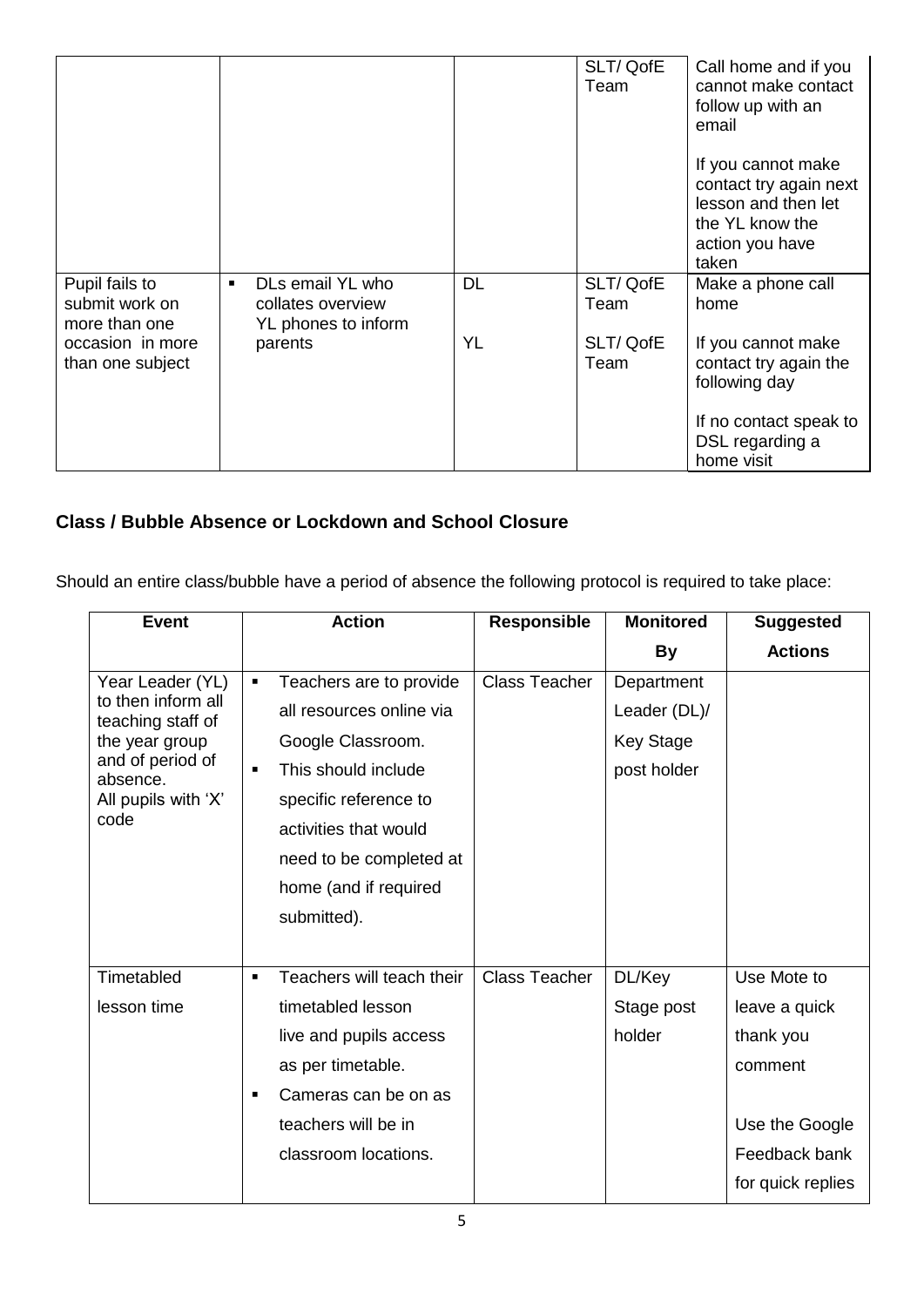|                                                  | $\blacksquare$           | Pupils should have                     |                      |                |                  |
|--------------------------------------------------|--------------------------|----------------------------------------|----------------------|----------------|------------------|
|                                                  |                          | cameras turned on. For                 |                      |                |                  |
|                                                  |                          | those who struggle with                |                      |                |                  |
|                                                  |                          | this, the camera should                |                      |                |                  |
|                                                  |                          | be turned on for at least              |                      |                |                  |
|                                                  |                          | a short period for                     |                      |                |                  |
|                                                  |                          | safeguarding reasons.                  |                      |                |                  |
|                                                  | ٠                        | Any pupil found to                     |                      |                |                  |
|                                                  |                          | deliberately disrupt the               |                      |                |                  |
|                                                  |                          | learning of others either              |                      |                |                  |
|                                                  |                          | through miss use of                    |                      |                |                  |
|                                                  |                          | camera or other feature                |                      |                |                  |
|                                                  |                          | should be removed and                  |                      |                |                  |
|                                                  |                          | will not be able to re-                |                      |                |                  |
|                                                  | join.                    |                                        |                      |                |                  |
|                                                  | ٠                        | All other virtual learning             |                      |                |                  |
|                                                  |                          | protocols to be taken                  |                      |                |                  |
|                                                  |                          | e.g private chat function              |                      |                |                  |
| enabled<br>(please see Virtual<br>$\blacksquare$ |                          |                                        |                      |                |                  |
|                                                  |                          |                                        |                      |                |                  |
|                                                  | Learning Protocol)       |                                        |                      |                |                  |
|                                                  |                          |                                        |                      |                |                  |
| Pupil fails to                                   | If pupil does not attend |                                        | <b>Class Teacher</b> | DL/ Key        | Make a phone     |
| attend lessons                                   |                          | live lesson, class                     |                      | Stage post     | call home        |
|                                                  |                          | teacher will indicate on               |                      | holder         |                  |
|                                                  |                          | SIMs register and check                |                      | Inform your    | Send an email    |
|                                                  |                          | submission of work (as                 |                      | DL through     | home using a     |
|                                                  |                          | some pupils may have                   |                      | LM or Dept     | standard         |
|                                                  |                          | lost link or internet                  |                      | meeting        | department       |
|                                                  | connection).             |                                        |                      |                | template         |
|                                                  |                          |                                        |                      | Call home      |                  |
|                                                  | <b>Non</b>               | During Lockdown                        |                      | and if you     | If you cannot    |
|                                                  | Lockdo<br>wn             | Pastoral staff will<br>contact home to |                      | cannot make    | make contact try |
|                                                  | If by                    | check on                               |                      | contact follow | again next       |
|                                                  | end of<br>the day        | engagement and<br>make all             |                      | up with an     | lesson before    |
|                                                  | pupils                   | necessary phone                        |                      | email          | raising to DL    |
|                                                  | have<br>not              | calls                                  |                      |                |                  |
|                                                  | engage                   |                                        |                      | If you cannot  |                  |
|                                                  | d in<br>work             |                                        |                      | make contact   |                  |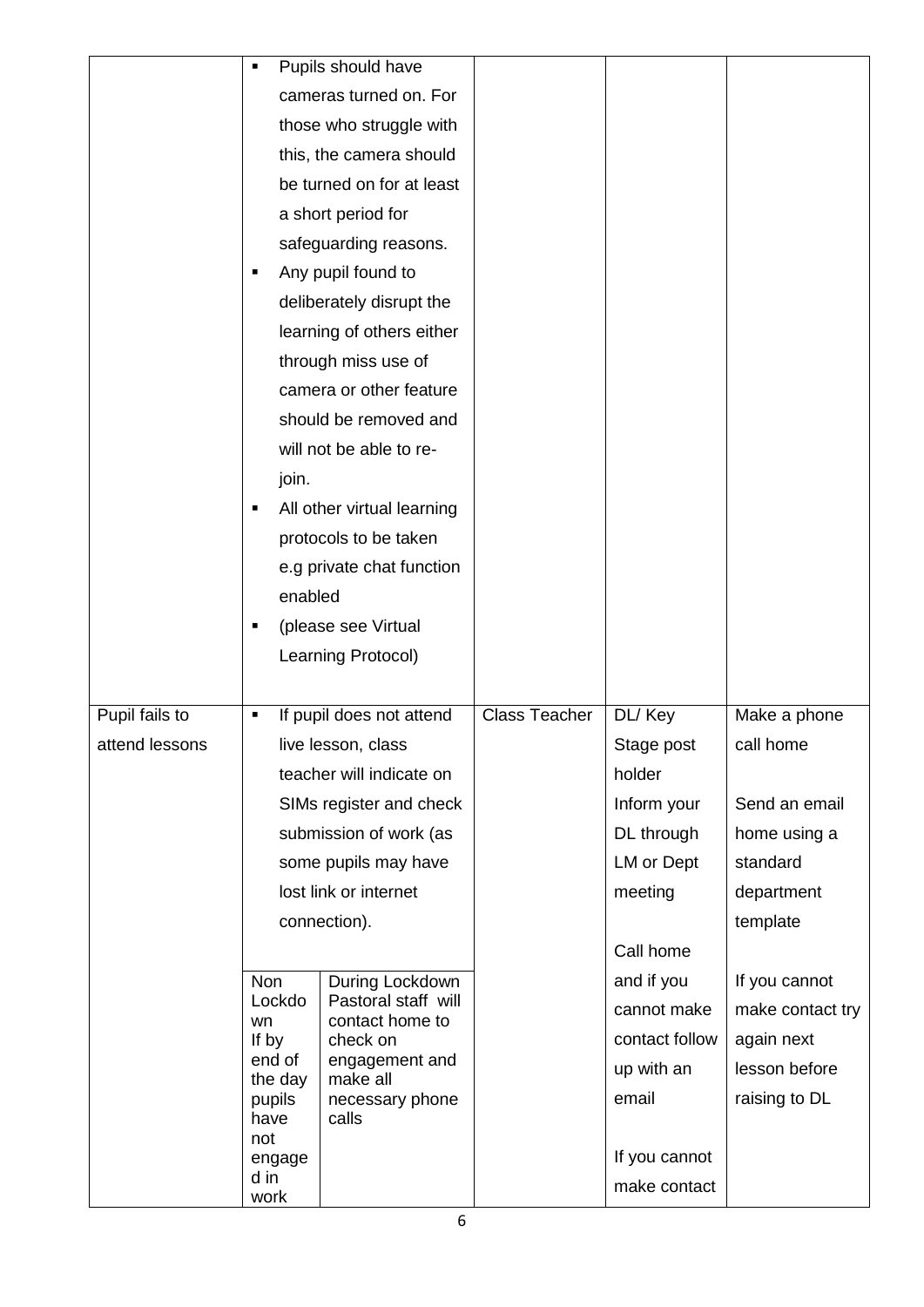|                                                                                           | set,<br>then<br>teacher<br>to<br>contact<br>home                                          |                        | try again next<br>lesson and<br>then let the<br>YL know the<br>action you<br>have taken      |                                                                                                                                                            |
|-------------------------------------------------------------------------------------------|-------------------------------------------------------------------------------------------|------------------------|----------------------------------------------------------------------------------------------|------------------------------------------------------------------------------------------------------------------------------------------------------------|
| Pupil fails to<br>submit work on<br>more than one<br>occasion in same<br>subject          | DLs email YL who collates<br>overview<br>YL phones to inform<br>parents                   | <b>DL</b><br><b>YL</b> | Pupil fails to<br>submit work<br>on more than<br>one occasion<br>in same<br>subject          | Make a phone<br>call home<br>If you cannot<br>make contact try<br>again the<br>following day<br>If no contact<br>speak to DSL<br>regarding a<br>home visit |
| Pupil fails to<br>submit work on<br>more than one<br>occasion in more<br>than one subject | DLs email YL who<br>$\blacksquare$<br>collates overview<br>YL phones to inform<br>parents | <b>DL</b><br><b>YL</b> | Pupil fails to<br>submit work<br>on more than<br>one occasion<br>in more than<br>one subject |                                                                                                                                                            |

### **Blended Learning**

This takes place where there are pupils both remote and in class due to partial class absence due to isolation restrictions.

As policy stipulates all resources are already on the Google Classroom for pupils to access. Where numbers of pupils missing from classes is substantial, teachers will have to follow class/bubble absence and deliver to the remaining pupils in the classroom and those at home. This will be left to your professional judgement and confidence levels, in the first instance, but the live lessons should be taught in this way wherever possible, at least for some of the lesson time, as the learning potential is so much greater. Exam classes should be a priority, and if creative solutions can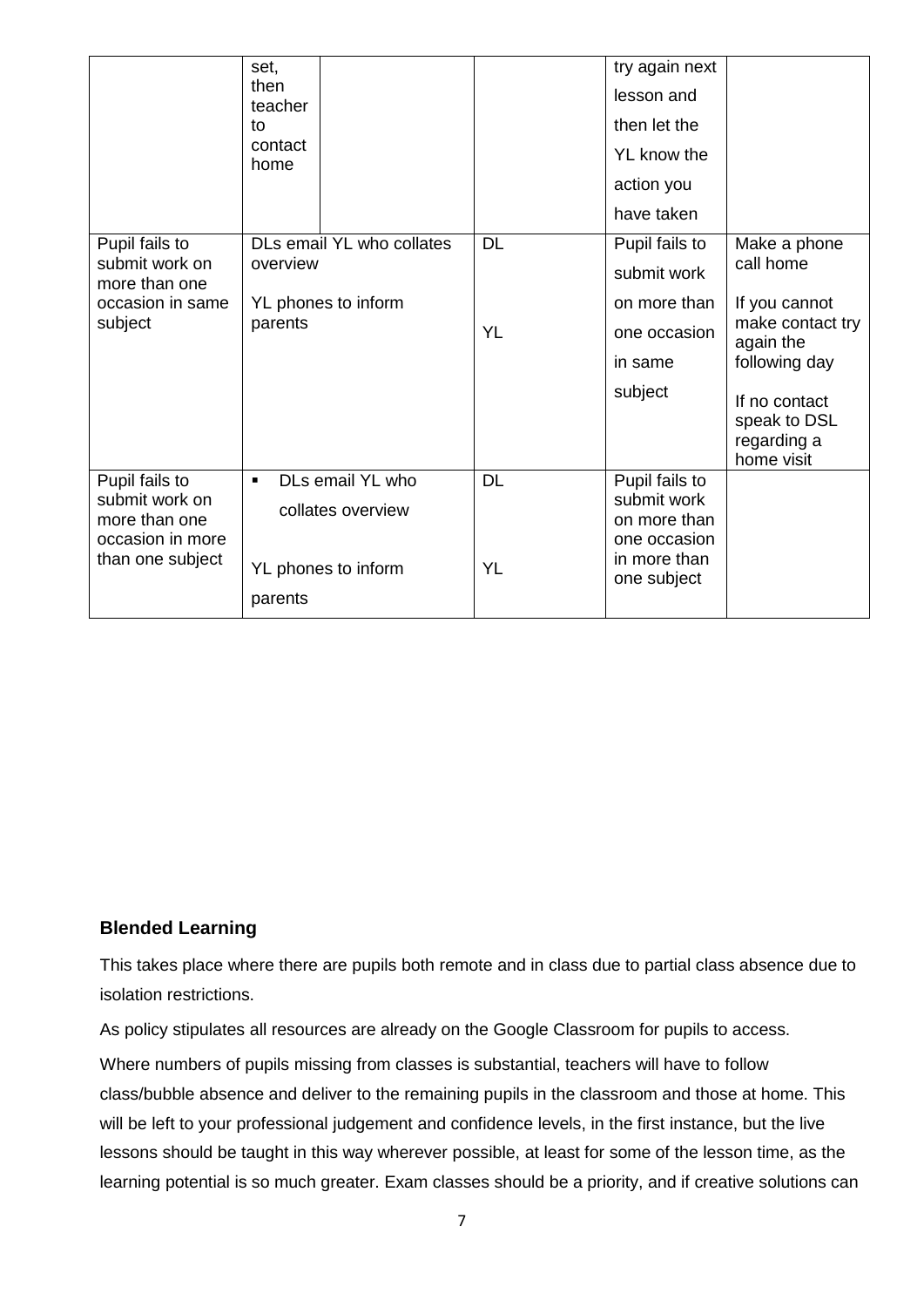be found to ensure learning potential is maximised, then this discussion should happen prior to timetabled lessons if significant absence is known. In this scenario, teachers are not required to be on camera. You can share your screen and follow all other safeguard protocols.

### **Safeguarding**

The Designated Safeguarding Lead (DSL) is responsible for managing and dealing with all safeguarding concerns.

Staff should ensure that all safeguarding concerns are reported immediately to the DSL or other trained safeguarding officer. If you are unable to contact someone, and it is an urgent matter, speak to a member of the Senior Leadership Team.

All safeguarding policies and procedures continue to apply, alongside the Safeguarding Policy - Remote Learning Addendum and as part of the annual training and updates through the NCE.

Staff must ensure all communication with parents and pupils is conducted through the school email following normal guidance and ensure this remains professional.

### **SENDCO / Inclusion Lead**

The SENDCO and Inclusion Lead is responsible for managing and dealing with all SEND and inclusion concerns in the first instance that cannot be dealt with by the YL or staff member. They will be delegated accordingly.

### **Member of Teaching Staff Absence**

| If the teacher is ill or sick:                | If the teacher is isolating or quarantined:         |  |  |
|-----------------------------------------------|-----------------------------------------------------|--|--|
|                                               |                                                     |  |  |
| Follow normal cover protocol and ensure phone | If you are able to teach live lessons i.e operate a |  |  |
| cover line by 7.30 am on day of absence.      | Google Meet from home please inform the Senior      |  |  |
| Phone 020 8498 5110 Option 2                  | Cover Supervisor/DL and set up the link in your     |  |  |
| If leaving a message, please ensure you state | timetabled classroom.                               |  |  |
| you full name clearly.                        | If not, the following protocol is applied.          |  |  |
|                                               |                                                     |  |  |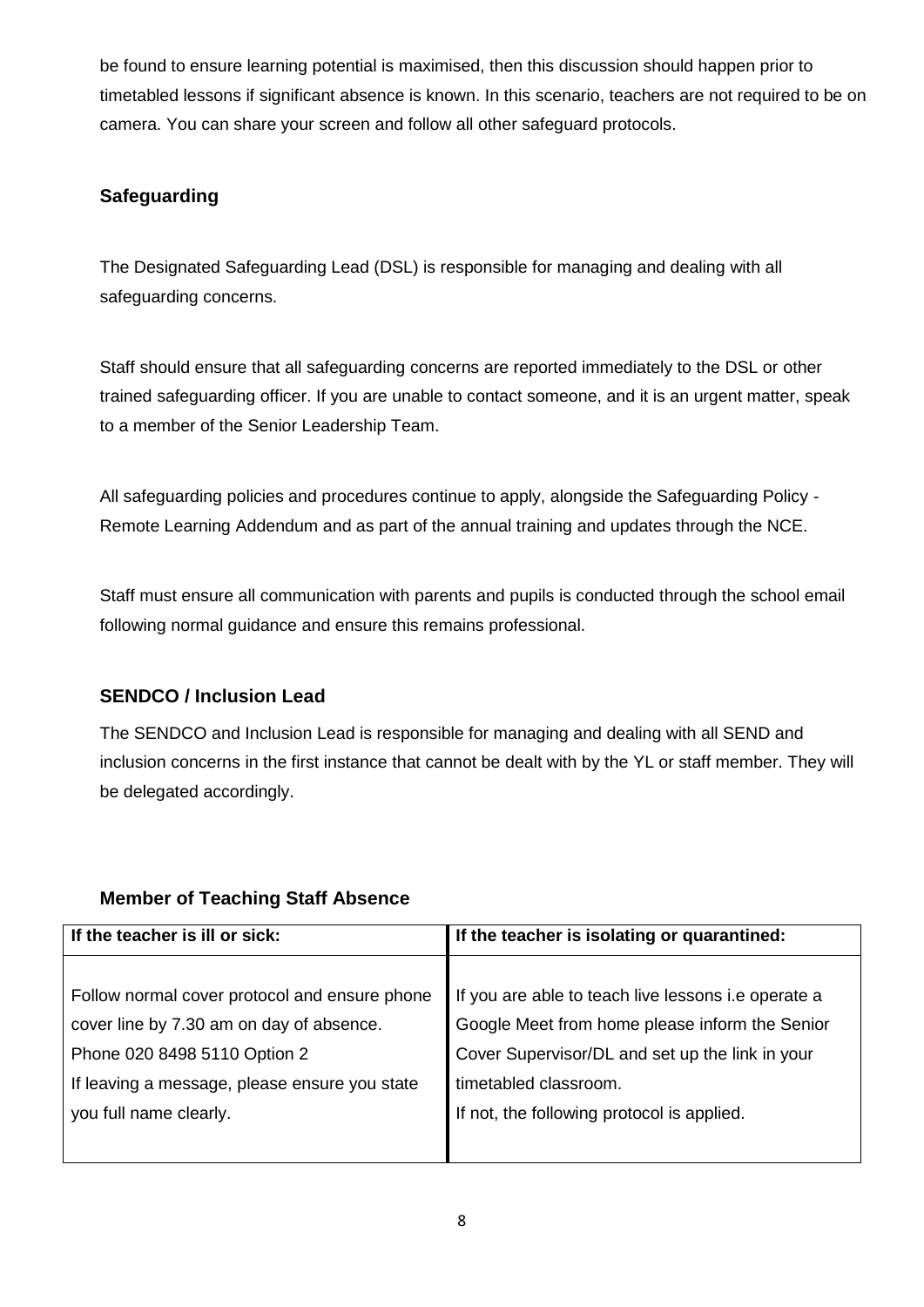| <b>Action</b>     | <b>Responsible</b> | <b>Monitored</b> | <b>Action</b>           | <b>Responsible</b> | <b>Monitored</b> |
|-------------------|--------------------|------------------|-------------------------|--------------------|------------------|
|                   |                    | <b>By</b>        |                         |                    | <b>By</b>        |
|                   |                    |                  |                         |                    | DL/Key           |
| Suitable and      | Absent             | DL/Key           | Suitable and            | Absent             | Stage post       |
| challenging cover | teacher            | Stage post       | challenging cover       | teacher            | holder           |
| work to be        |                    | holder           | work to be provided     |                    |                  |
| provided by       |                    |                  | by absent teacher       |                    |                  |
| absent teacher    |                    |                  |                         |                    |                  |
|                   |                    |                  |                         |                    |                  |
|                   |                    |                  | Teacher to              | <b>Class</b>       | DL/Key           |
|                   |                    |                  | acknowledge,            | Teacher            | Stage post       |
|                   |                    |                  | through appropriate     |                    | holder           |
|                   |                    |                  | levels of feedback,     |                    |                  |
|                   |                    |                  | receipt of work         |                    |                  |
|                   |                    |                  |                         |                    |                  |
|                   |                    |                  | Different forms of      |                    |                  |
|                   |                    |                  | feedback can be         |                    |                  |
|                   |                    |                  | provided based on       |                    |                  |
|                   |                    |                  | Google Classroom        |                    |                  |
|                   |                    |                  | features, but it is the |                    |                  |
|                   |                    |                  | expectation that at     |                    |                  |
|                   |                    |                  | least one piece of      |                    |                  |
|                   |                    |                  | work has detailed       |                    |                  |
|                   |                    |                  | written feedback        |                    |                  |
|                   |                    |                  | during the course of    |                    |                  |
|                   |                    |                  | the pupil absence       |                    |                  |

### **Protocol for using Google Classroom and Live Streaming**

### **Google Classroom**

Now Google Classroom is established, it is the expectation that all learning resources are clearly labelled and located on Google Classroom for pupil/parent access to support home learning.

You should disable the stream to ensure pupils cannot comment.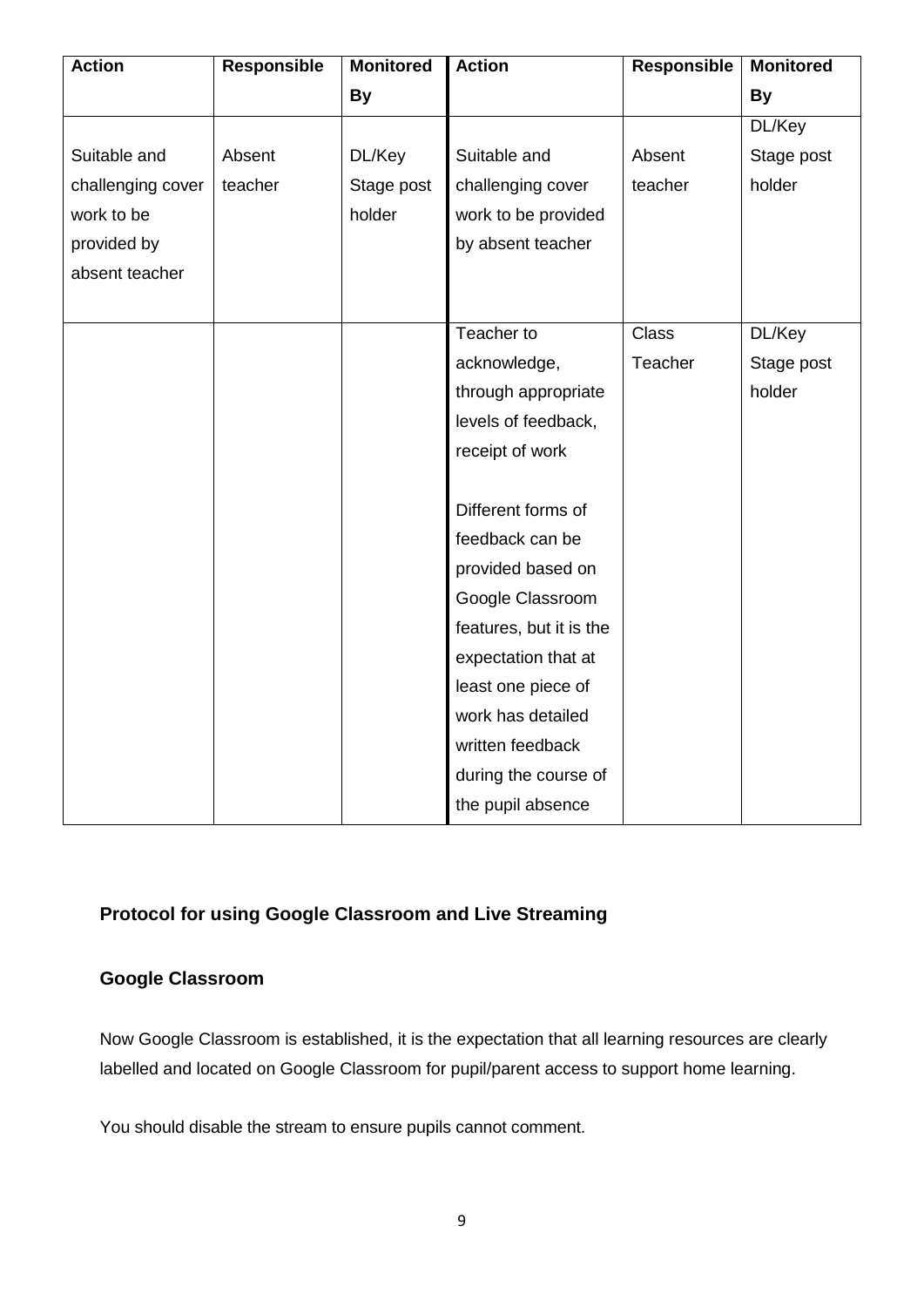Teachers are responsible for the upkeep of their Google Classroom. This should be checked as part of the MER activities as part of quality assurance at Department and SLT level.

### **Live Streaming**

Hosting a livestream means any situation where the school instigates, publishes and is responsible for streaming online content.

This includes livestreaming lessons, interventions, meetings, assemblies, announcements, activities, and if external visitors livestream on the school site.

At Heathcote school, we are using Google Meet (via Google Classroom) as the main platform for live streaming and this includes lessons. Staff are required to live stream lessons as per protocol above. Staff will need to take direction from Heads of Department about setting work and the quality and quantity of this will be monitored by Heads of Department. **All live streams should take place in directed time unless there is a special event or information session. No other platform may be used without the permission of the Headteacher.**

### **Guidance for Live Streaming**

All staff planning on using Google Classroom should have attended the Google Classroom training facilitated on Wednesdays and Fridays by Joskos. If this was not possible these sessions have been recorded and all staff should ensure they are familiar prior to starting any live lesson. Staff should contact Mr Gallacher if they need further training and support.

### **Live streaming of lessons with Google Meets**

### **Initial Set Up**

Staff need to generate a Meet Link. This can be accessed on your class page as shown in image below.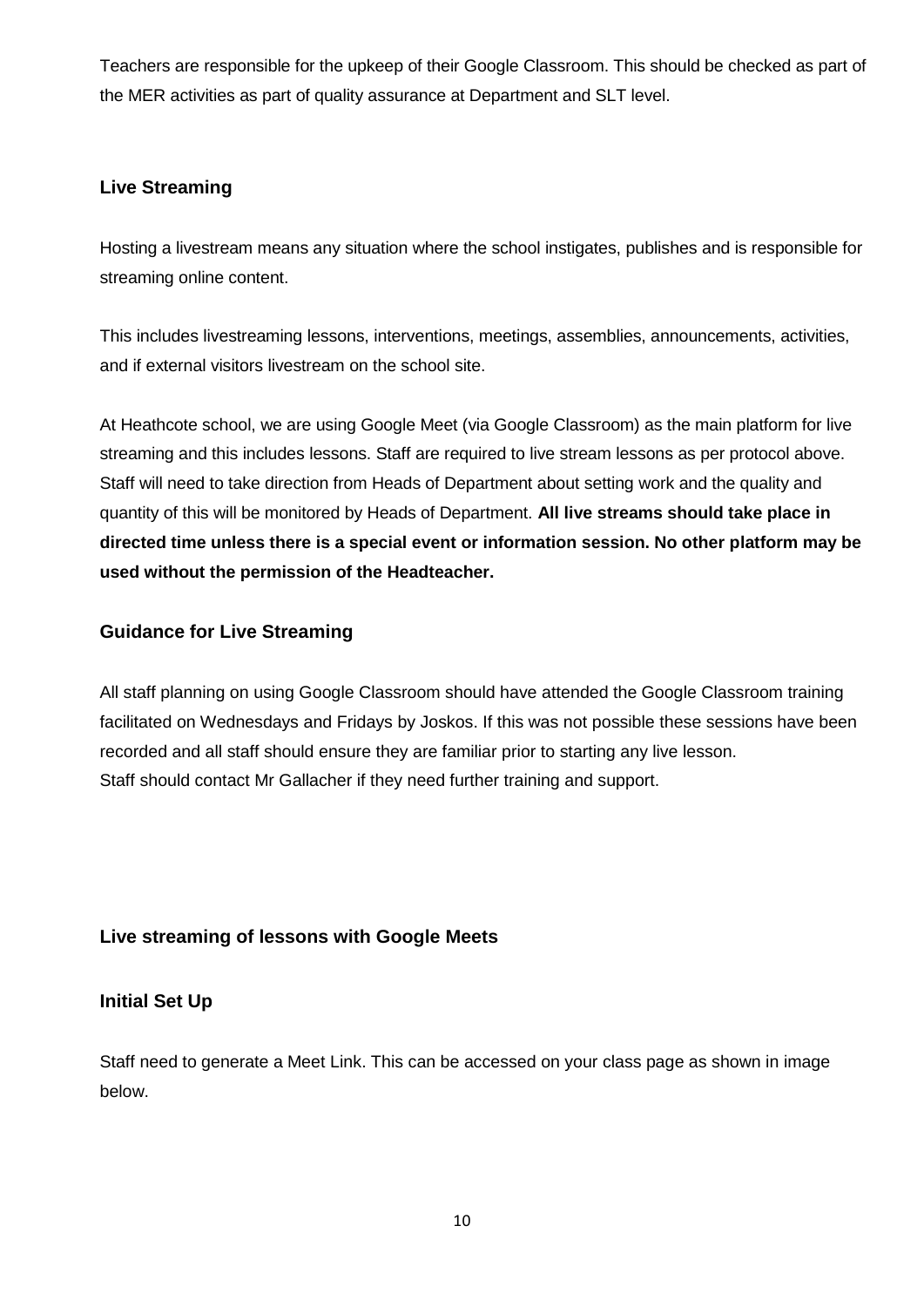

This will create the live lesson function and should be disabled for pupils when not in use. This can be done by selecting the setting cog in the top right hand corner and disabling 'Visible To Pupils'. When live streaming make this link visible.



**Pupil Expectations (this has been sent to all parents and carers)**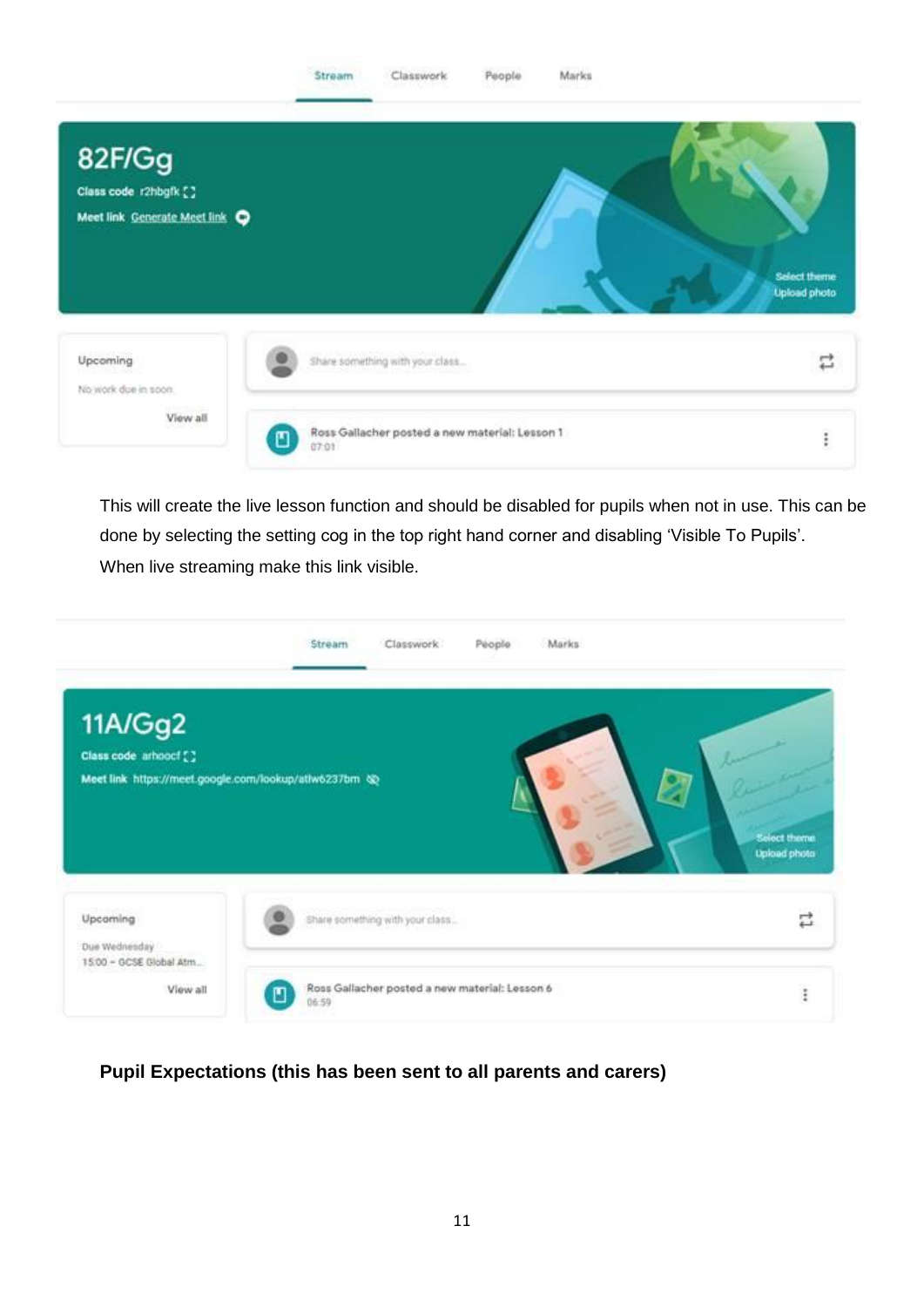Pupils should have cameras turned on, and the teacher will mute and unmute pupils as appropriate, e.g. for asking questions and for discussion. For those who struggle with this, the camera should be turned on for at least a short period for safeguarding reasons.

- Pupils should be appropriately dressed in daywear.
- Any pupil found to deliberately disrupt the learning of others should be removed and will not be able to re-join.
- Pupils should not share private information
- Know who they should tell if they see or hear anything upsetting or inappropriate
- Remember any offensive or abusive content will be reported

#### The DfE has also stated **expectations for remote learning contingency plans**:

- use a curriculum sequence that allows access to high-quality online and offline resources and teaching videos and that is linked to the school's curriculum expectations
- give access to high quality remote education resources
- select the online tools that will be consistently used across the school in order to allow interaction, assessment and feedback and make sure staff are trained in their use
- provide printed resources, such as textbooks and workbooks, for pupils who do not have suitable online access
- recognise that younger pupils and some pupils with SEND may not be able to access remote education without adult support and so schools should work with families to deliver a broad and ambitious curriculum

### When **teaching pupils remotely, the DfE expects** schools to**:**

- set assignments so that pupils have meaningful and ambitious work each day in a number of different subjects
- teach a planned and well-sequenced curriculum so that knowledge and skills are built incrementally, with a good level of clarity about what is intended to be taught and practised in each subject
- provide frequent, clear explanations of new content, delivered by a teacher in the school or through high-quality curriculum resources or videos
- gauge how well pupils are progressing through the curriculum, using questions and other suitable tasks and set a clear expectation on how regularly teachers will check work
- enable teachers to adjust the pace or difficulty of what is being taught in response to questions or assessments, including, where necessary, revising material or simplifying explanations to ensure pupils' understanding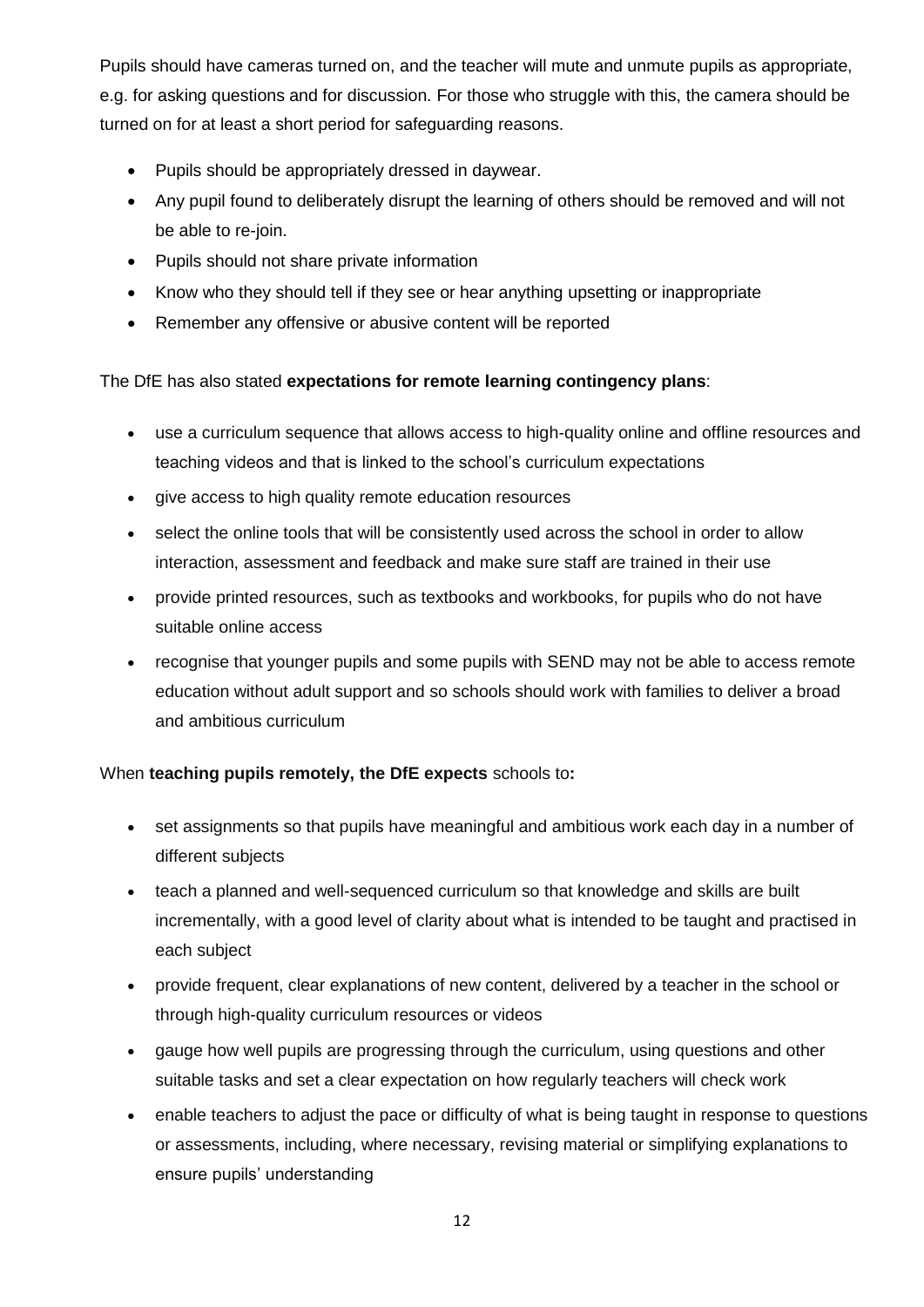plan a programme that is of equivalent length to the core teaching pupils would receive in school, ideally including daily contact with teachers

### **Teachers MUST**

**For yours and the classes safety please ensure you do the following every lesson:**

- Always **reset the live link** at the end of the lesson
- Also ensure the **live link is not visible** at the end of lesson
- Always **record** your lesson
- Always **remove quick access** in the settings of the google meet (this will prevent pupil access without your permission)
- Ensure you are the **last person to leave the lesson** and remove anyone who has not left the class.
- Do not **post the link in the stream** as pupils can copy this and create their own meeting.
- If you encounter any problems remove all the pupils and **reset the meeting link** in the settings

**Teaching Staff Expectations (applies to support staff if involved in lessons)**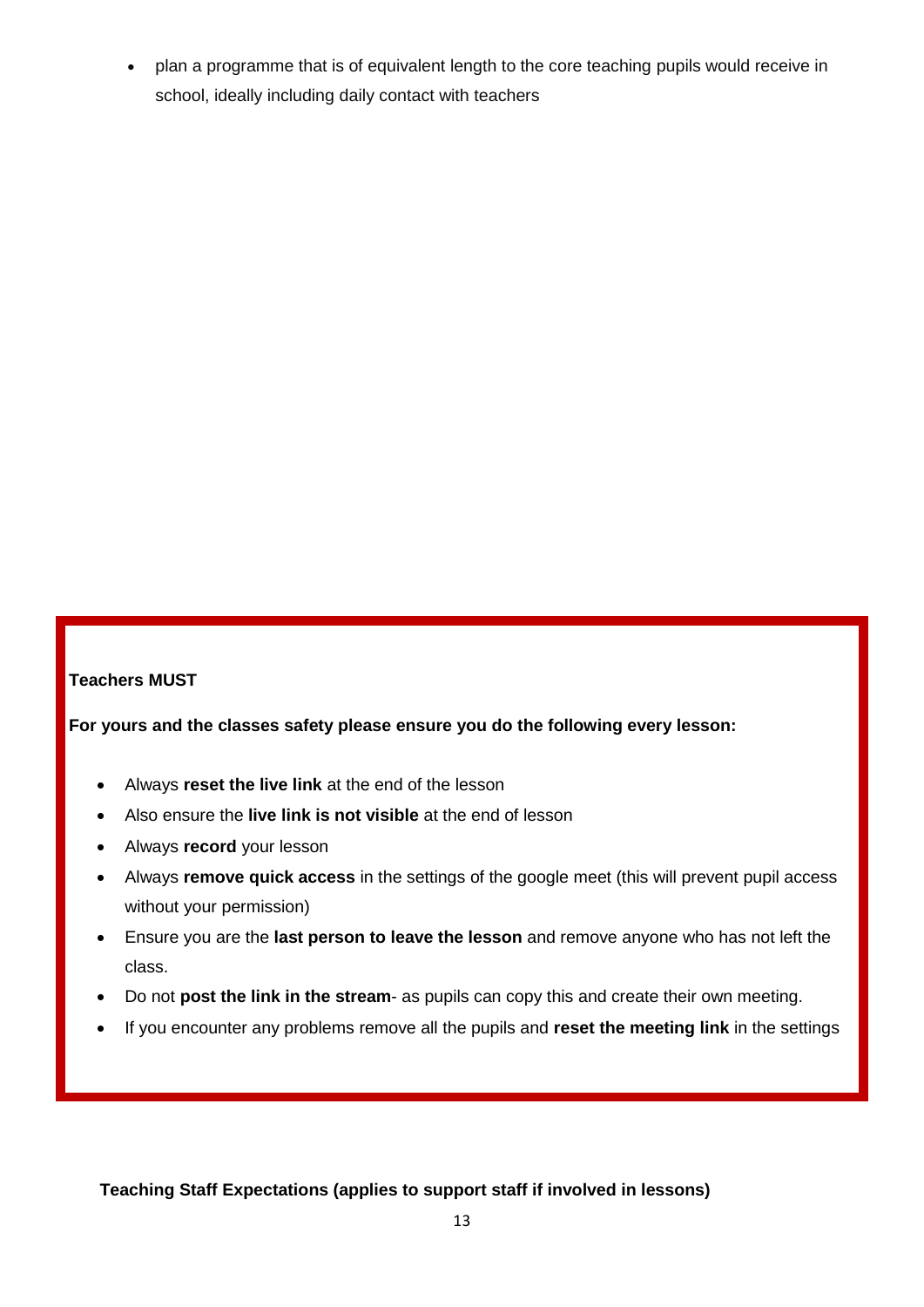- Ensure fully familiar with all features of Google Classroom.
- All staff should follow expected professional standards in relation to:
	- o Dress code
	- o Location, e.g. avoid noisy areas, nothing inappropriate in the background
- Ensure their desktop is free of any personal information or images before beginning a session. E.g. no tabs to personal email accounts, social media available in case you share your screen
- Only admit pupils with
- Inform pupils about the expectations of the lessons/session. e.g. noting the school values (respect etc)
- Select host controls and disable 'Share their screen' and disable 'Quick Access' the host will be prompted to accept anyone who joins.
- Ensure no other screen other than lesson materials are shared i.e no SIMs screens etc
- Turn on captions to support our deaf learners.
- Staff should record lessons and any issues with behaviour should be noted and appropriate sanction and persons informed.
- Recorded lessons will not be used for quality assurance of teaching.
- Cameras can and should be on when teachers are in classroom locations and with a blank background when at home.
- When sharing your screen, close all sensitive documents or tabs. Check your browser bookmark and other open applications and furthermore, be aware that you are on camera.
- Remind pupils of expectations at the start of any livestream see above
- Not to share private information
- Follow school Behaviour Policy and log any issues on Safeguard if appropriate.
- Be sensitive to the needs of individual pupils, , and children who may be sensitive to certain topics or issues that may arise during the livestream
- Seek advice from the Quality of Education team if you need further support
- Take registers as normal for live lessons
- Teachers must secure sensitive data they may use while operating from a remote workplace in line with school GDPR and Safeguarding policies.
- Images involving third parties (e.g. guest teachers, test subjects etc.) may only be part of a recorded session if the third party agrees thereto.
- Clarify when the live session has ended, and wait for all pupils to log off/leave the session before the teacher leaves the session
- The school will provide guidance to parents with regards to not attending or contributing to lessons, should teachers have a concern regarding a parent attending or observing a lesson please inform your line manager.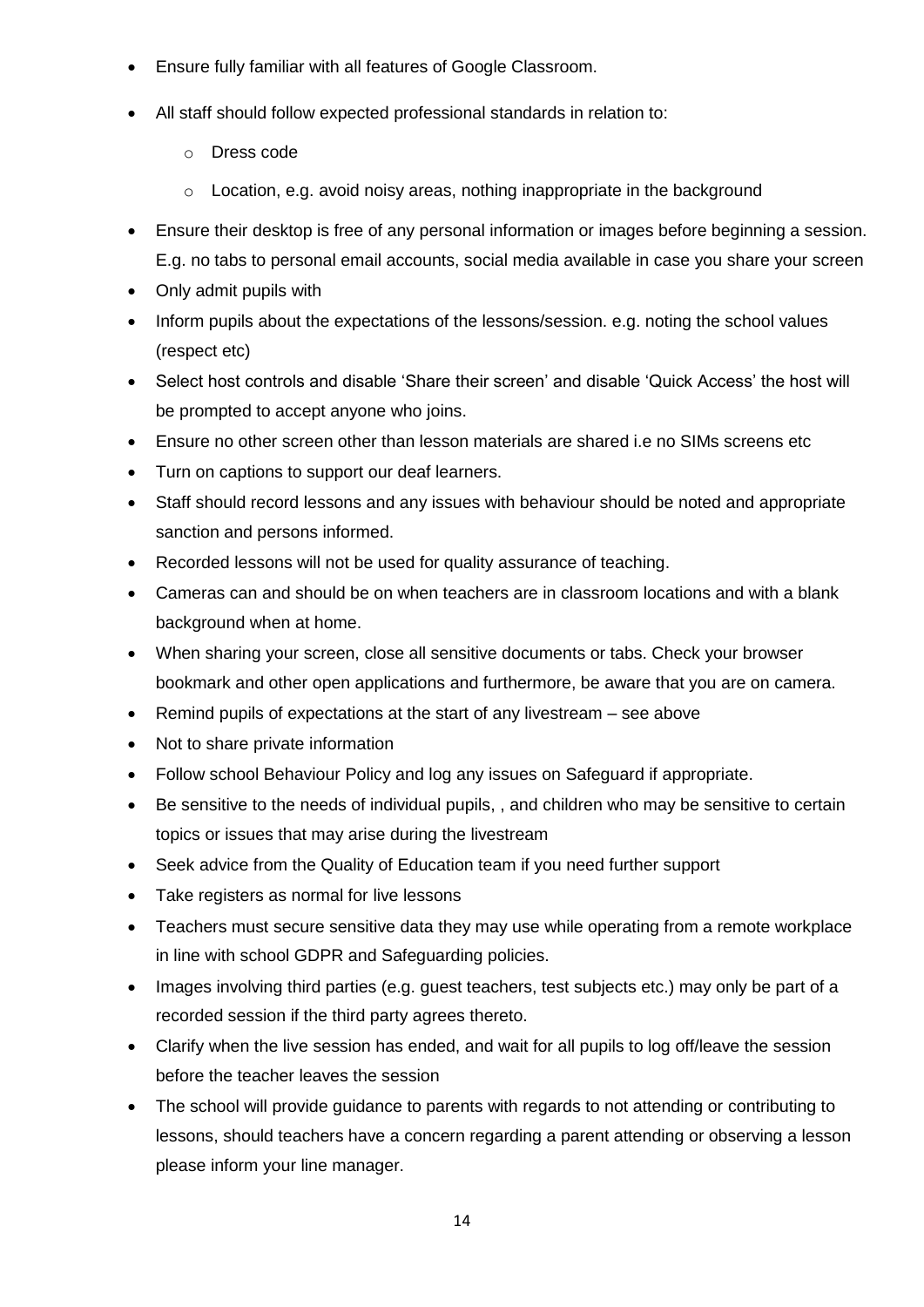### **Personal Data**

Staff members may need to collect and/or share personal data, such as information on pupils' attainment or their contact details. This is necessary to fulfil the school's official functions and therefore individuals will not need to provide authorisation for this to happen. However, staff are reminded to collect and/or share as little personal data as possible online and should speak to their line manager if they are unsure. Teachers and teaching support staff should not store pupils' personal data on their own electronic devices.

### **Privacy & General Data Protection Regulation Compliance**

All members of the school community, including parents and carers are reminded that:

- It is prohibited to share documents and/or communication that are exclusive to the school with outsiders or third parties.
- Staff must only use the school platform accounts during the school day.
- It is prohibited to take screenshots of, or record any of the e-resources used.
- The school, pupils and parents will handle privacy issues responsibly.

### **Keeping Devices Secure**

Where staff members have devices provided to them by the school, they will take appropriate steps to ensure their devices remain secure and in good condition. This includes but is not limited to:

- Using strong password protection, with passwords that are at least 8 characters, with a combination of upper- and lower-case letters, numbers and special characters.
- Ensuring the hard drive is encrypted, so that if the device is lost or stolen, the files on the hard drive cannot be accessed by attaching it to a new device.
- Making sure the device locks automatically if left inactive for a period of time.
- Not allowing family or friends to use the device.
- Storing the device securely to avoid theft.
- Ensuring that anti-virus and anti-spyware software is up to date.
- Installing updates to ensure that the operating system remains up to date.

### **One to One Livestream**

One to one Zoom sessions are only permitted for our deaf pupils (part of our Hearing-Impaired provision) or specific pupils with an EHCP for which we have sought explicit consent. Staff that are